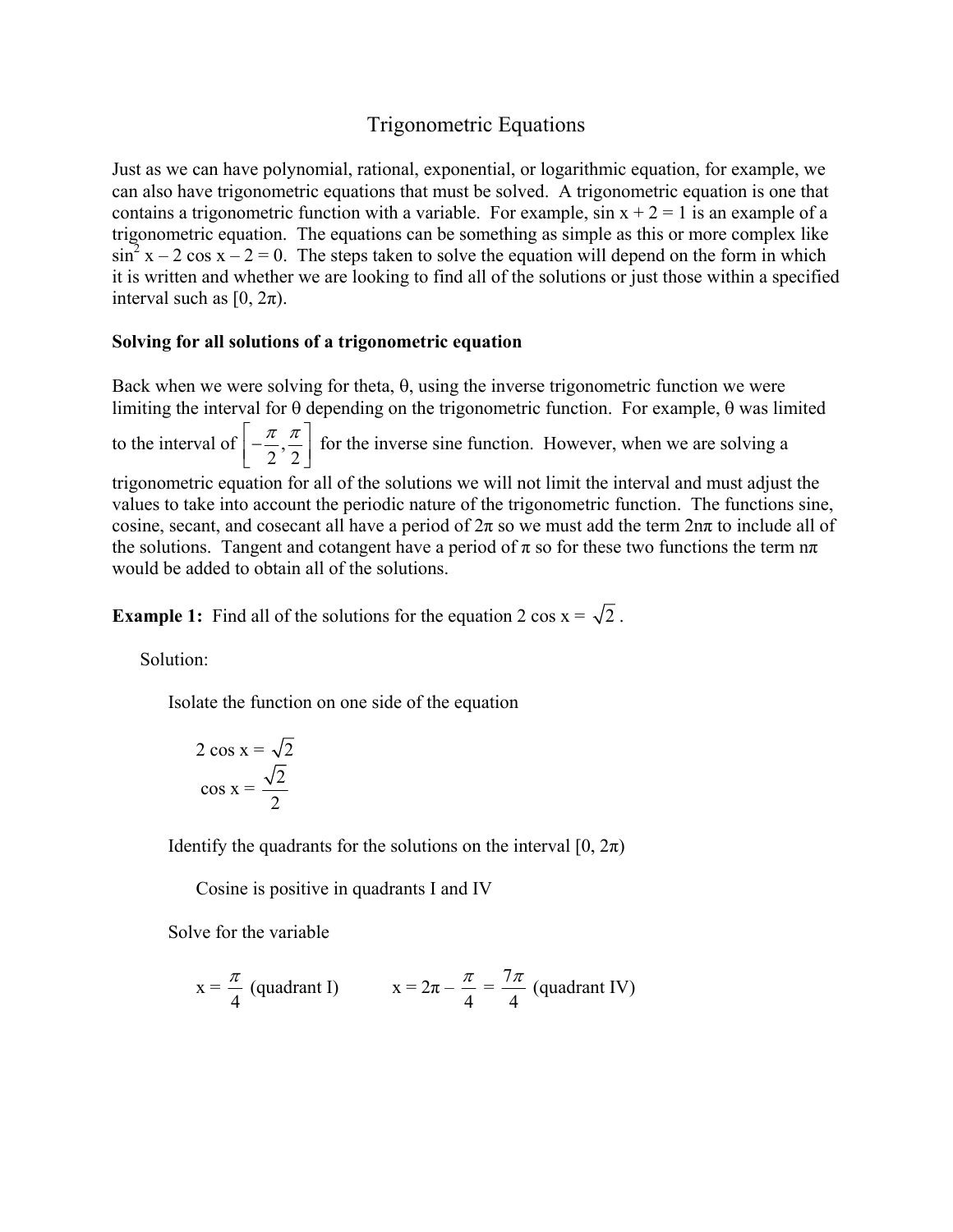#### **Example 1 (Continued):**

Add  $2n\pi$  to the values of x

$$
x = \frac{\pi}{4} + 2n\pi \quad \text{and} \quad x = \frac{7\pi}{4} + 2n\pi
$$

**Example 2:** Find all of the solutions for the equation tan  $x = \sqrt{3}$ .

Solution:

Identify the quadrants for the solutions on the interval  $[0, \pi)$ 

**Note:** On this problem we are using the interval  $[0, \pi)$  instead of  $[0, 2\pi)$  because tangent has a period of  $\pi$ .

Tangent is positive in quadrants I

Solve for the variable

$$
x = \frac{\pi}{3}
$$

Add  $n\pi$  to the value of x

$$
x=\frac{\pi}{3}+n\pi
$$

#### **Solving trigonometric equations with a multiple angle**

The trigonometric equations to be solved will not always have just "x" as the angle. There will be times where you will have angles such as  $3x$  or  $\frac{x}{2}$ . For equations like this, you will begin by solving the equation for all of the possible solutions by adding  $2n\pi$  or  $n\pi$  (depending on the trigonometric function involved) to values. You would then substitute values in for n starting at 0 and continuing until all of the values within the specified interval have been found.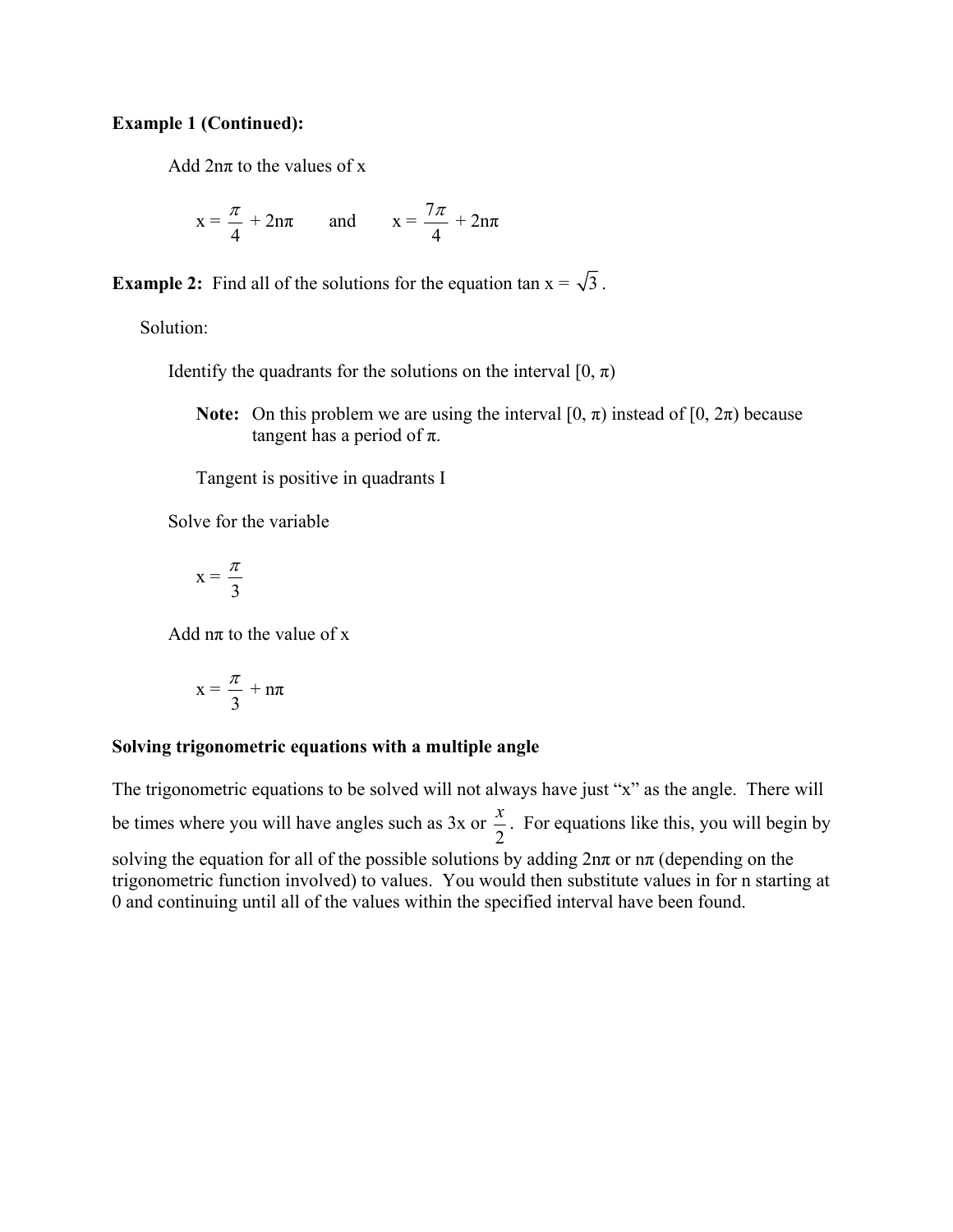**Example 3:** Solve the equation csc  $2x = -1$  on the interval  $[0, 2\pi)$ .

Solution:

Identify the quadrants for the solutions on the interval  $[0, 2\pi)$ 

Cosecant is negative in quadrants III and IV

Solve for the angle 2x

Cosecant is equal to -1 only at  $\frac{3}{2}$ 2  $\frac{\pi}{2}$  therefore

$$
2x = \frac{3\pi}{2}
$$

Add  $2n\pi$  to the angle and solve for x

$$
2x = \frac{3\pi}{2} + 2n\pi
$$
  

$$
\frac{1}{2}(2x) = \frac{1}{2}(\frac{3\pi}{2} + 2n\pi)
$$
  

$$
x = \frac{3\pi}{4} + n\pi
$$

 Now substitute values in for n starting with 0 until the angle is outside of the interval  $[0, 2\pi)$ 

$$
n = 0
$$
  
\n
$$
x = \frac{3\pi}{4} + (0)\pi
$$
  
\n
$$
x = \frac{3\pi}{4}
$$
  
\n
$$
x = \frac{3\pi}{4} + (1)\pi
$$
  
\n
$$
x = \frac{3\pi}{4} + \frac{4\pi}{4}
$$
  
\n
$$
x = \frac{7\pi}{4}
$$

 $n = 2$  $x = \frac{3}{5}$ 4  $\frac{\pi}{\tau}$  + (2) $\pi$ 

This value will exceed  $2\pi$  so it cannot be a solution

The only solutions to the equation are  $\frac{3}{2}$ 4  $\frac{\pi}{4}$  and  $\frac{7}{4}$ 4 π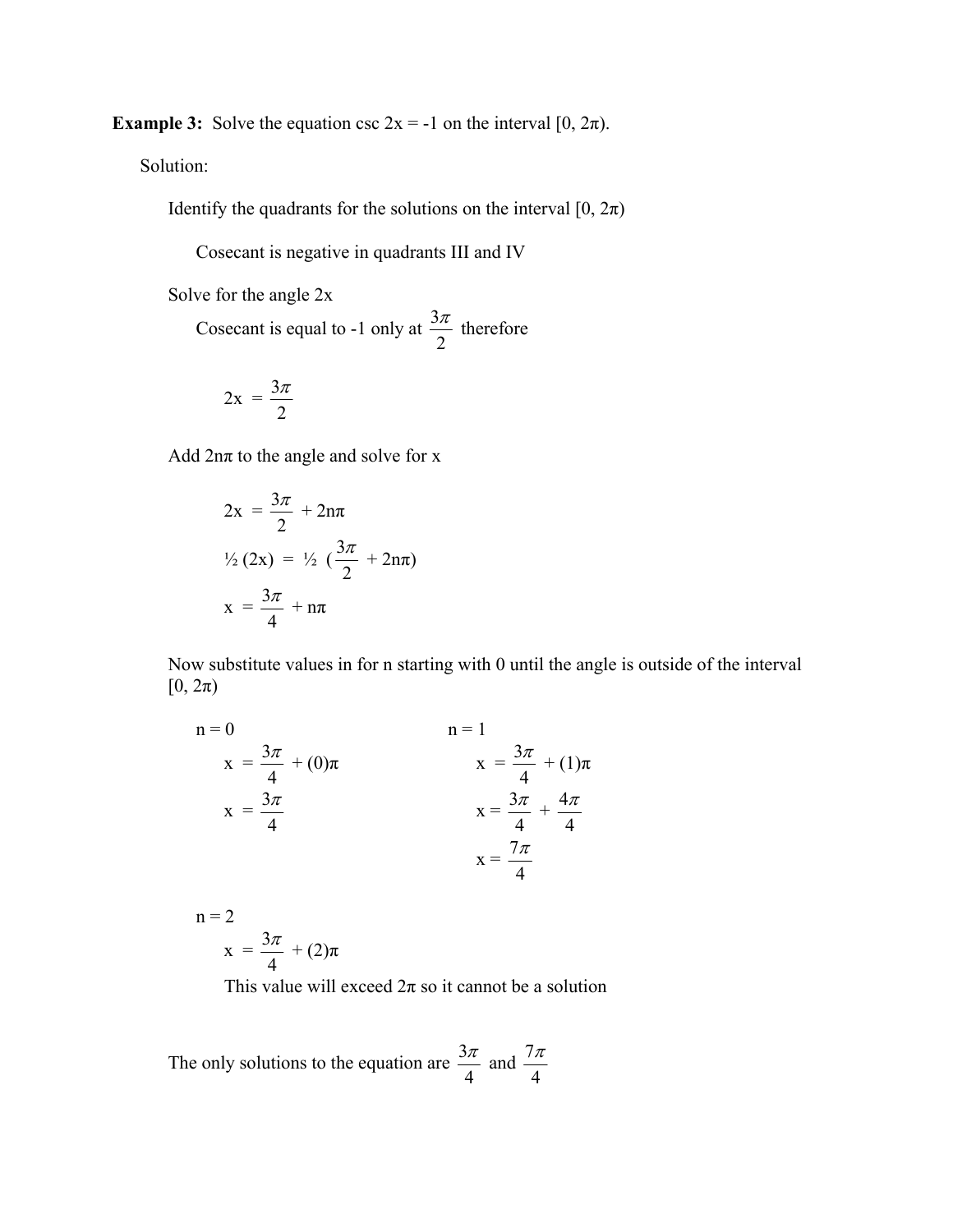**Example 4:** Solve the equation 2 cos  $4x = -1$  on the interval  $[0, 2\pi)$ .

Solution:

Isolate the function on one side of the equation

$$
2 \cos 4x = -1
$$

$$
\cos 4x = -\frac{1}{2}
$$

Identify the quadrants for the solutions on the interval  $[0, 2\pi)$ 

Cosine is negative in quadrants II and III

Solve for the angle 4x

Cosine is equal to  $\frac{1}{2}$ 2 at 3  $\frac{\pi}{2}$  so the angles in quadrants II and III are

$$
\pi - \frac{\pi}{3} = \frac{2\pi}{3}
$$
 (quadrant II) and  $\pi + \frac{\pi}{3} = \frac{4\pi}{3}$  (quadrant III)  
 $4x = \frac{2\pi}{3}$  and  $4x = \frac{4\pi}{3}$ 

Add  $2n\pi$  to the angle and solve for x

$$
4x = \frac{2\pi}{3} + 2n\pi \qquad \text{and} \qquad 4x = \frac{4\pi}{3} + 2n\pi
$$
  

$$
\frac{1}{4}(4x) = \frac{1}{4}(\frac{2\pi}{3} + 2n\pi) \qquad \text{and} \qquad \frac{1}{4}(4x) = \frac{1}{4}(\frac{4\pi}{3} + 2n\pi)
$$
  

$$
x = \frac{\pi}{6} + \frac{n\pi}{2} \qquad \text{and} \qquad x = \frac{\pi}{3} + \frac{n\pi}{2}
$$

 Now substitute values in for n starting with 0 until the angle is outside of the interval  $[0, 2\pi)$ 

n = 0  
\n
$$
x = \frac{\pi}{6} + \frac{(0)\pi}{2}
$$
  
\n $x = \frac{\pi}{6}$   
\n $x = \frac{\pi}{3}$   
\n $x = \frac{\pi}{3}$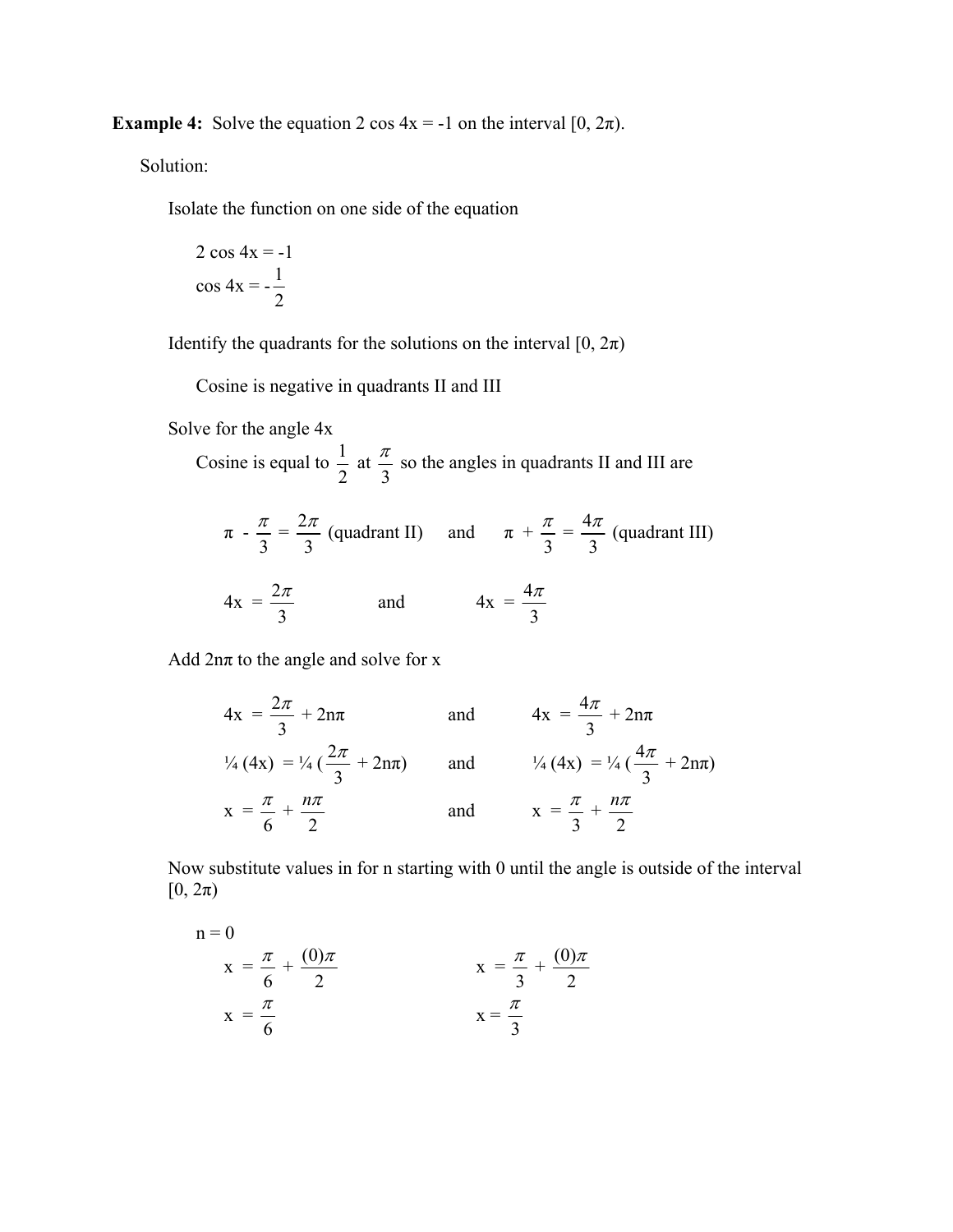## **Example 4 (Continued):**

n = 1  
\n
$$
x = \frac{\pi}{6} + \frac{(1)\pi}{2}
$$
  
\n $x = \frac{\pi}{6} + \frac{3\pi}{6}$   
\n $x = \frac{4\pi}{6}$   
\n $x = \frac{2\pi}{6}$   
\n $x = \frac{2\pi}{6}$   
\n $x = \frac{2\pi}{6}$   
\n $x = \frac{5\pi}{6}$   
\n $x = \frac{\pi}{6} + \frac{(2)\pi}{2}$   
\n $x = \frac{\pi}{6} + \frac{6\pi}{6}$   
\n $x = \frac{7\pi}{6}$   
\n $x = \frac{7\pi}{6}$   
\n $x = \frac{7\pi}{6}$   
\n $x = \frac{7\pi}{6}$   
\n $x = \frac{7\pi}{6}$   
\n $x = \frac{7\pi}{6}$   
\n $x = \frac{7\pi}{6}$   
\n $x = \frac{7\pi}{6}$   
\n $x = \frac{7\pi}{6}$   
\n $x = \frac{7\pi}{6}$   
\n $x = \frac{7\pi}{6}$   
\n $x = \frac{7\pi}{6}$   
\n $x = \frac{7\pi}{6}$   
\n $x = \frac{7\pi}{6}$   
\n $x = \frac{7\pi}{6}$   
\n $x = \frac{7\pi}{6}$   
\n $x = \frac{7\pi}{6}$   
\n $x = \frac{11\pi}{6}$ 

6

3  $\frac{\pi}{\pi}$ 

6

 $\frac{\pi}{4} + \frac{(4)}{4}$ 

2 π

 $x = \frac{5}{4}$ 

 $x =$ 

 $x =$ 

 $n = 4$ 

6 3 If n = 4 then this will add  $2\pi$  to the angles and put them outside of the restricted interval.

 $x =$ 3

 $\frac{\pi}{2} + \frac{(4)}{2}$ 

 $\frac{\pi}{2}+2\pi$ 

2 π

Therefore, the solutions are  $\frac{\pi}{6}$ ,  $\frac{\pi}{3}$ ,  $\frac{2}{3}$ 3  $\frac{\pi}{\pi}$ ,  $\frac{5}{\pi}$ 6  $\frac{\pi}{\pi}$ ,  $\frac{7}{\pi}$ 6  $\frac{\pi}{\pi}$ ,  $\frac{4}{\pi}$ 3  $\frac{\pi}{2}$ ,  $\frac{5}{4}$ 3  $\frac{\pi}{2}$ , and  $\frac{11}{4}$ 6  $\frac{\pi}{\pi}$  .

 $\frac{\pi}{6} + 2\pi$  x =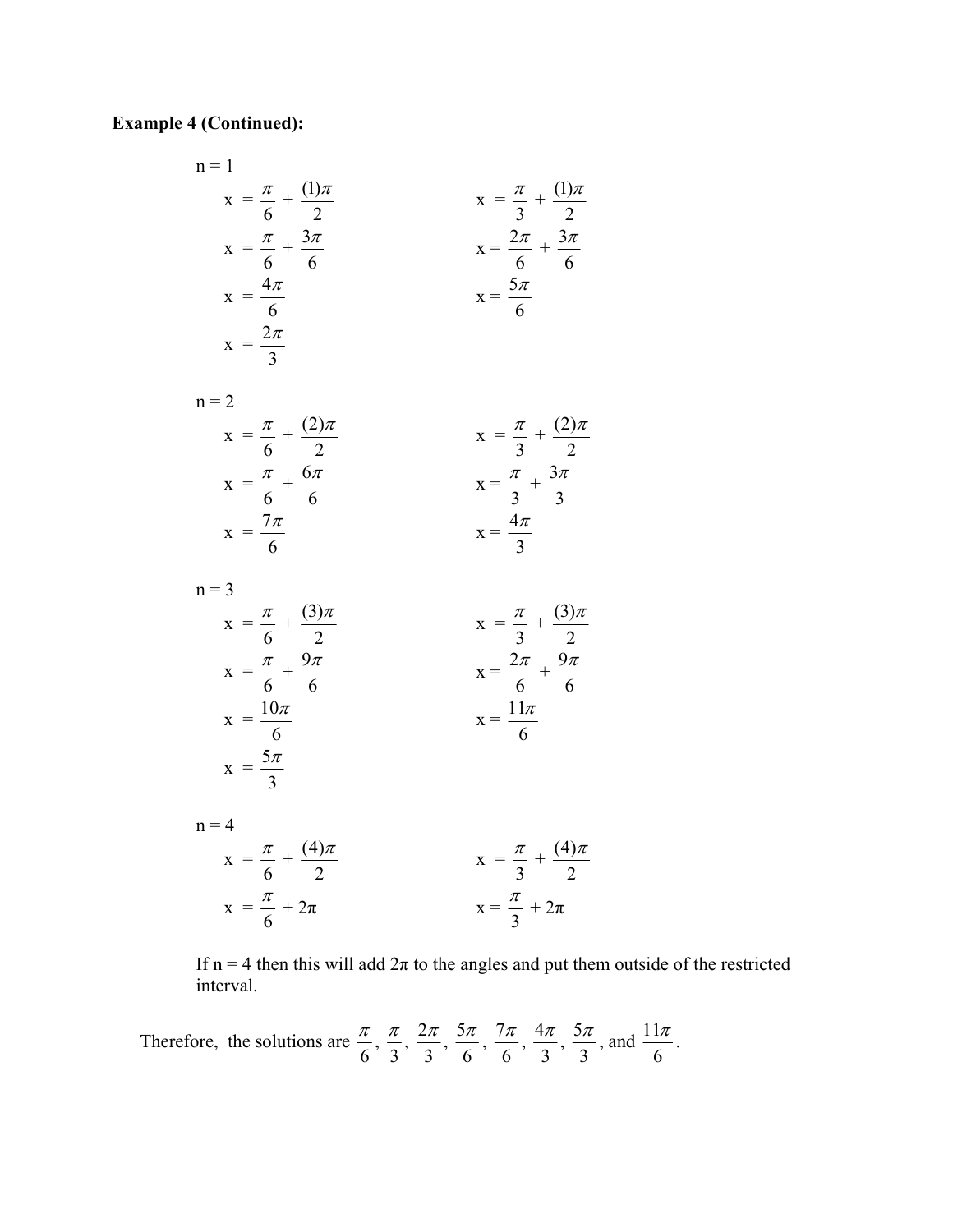#### **Trigonometric equations in quadratic form**

The trigonometric equations can also be written in the quadratic form of  $au^2 + bu + c = 0$  where u is a trigonometric function. The methods that can be used to solve these equations are the same as those used when solving quadratic equations – factoring, square root property, completing the square, and the quadratic formula. The method that you use will depend on the values of a, b, and c. If the equation can be factored then this would be your first option.

**Example 5:** Solve the following trigonometric equation in quadratic form on the interval  $[0, 2\pi)$ .

$$
\cos^2 x - 2 \cos x = 3
$$

Solution:

Group all terms on the left side so that it is equal to 0

 $\cos^2 x - 2 \cos x - 3 = 0$ 

Let u represent the trigonometric function cos x

$$
u = \cos x
$$
  

$$
(\cos x)^2 - 2 \cos x - 3 = 0
$$
  

$$
u^2 - 2u - 3 = 0
$$

Factor the quadratic equation

$$
(u+1)(u-3) = 0
$$

Solve for u

$$
u + 1 = 0
$$
 or  $u - 3 = 0$   
u = -1 or  $u = 3$ 

Substitute the cosine function back in for u

 $\cos x = -1$  or  $\cos x = 3$ 

 $\cos x$  cannot be greater than 1 so  $\cos x = 3$  has no solutions

Solve for x

 $x = \pi$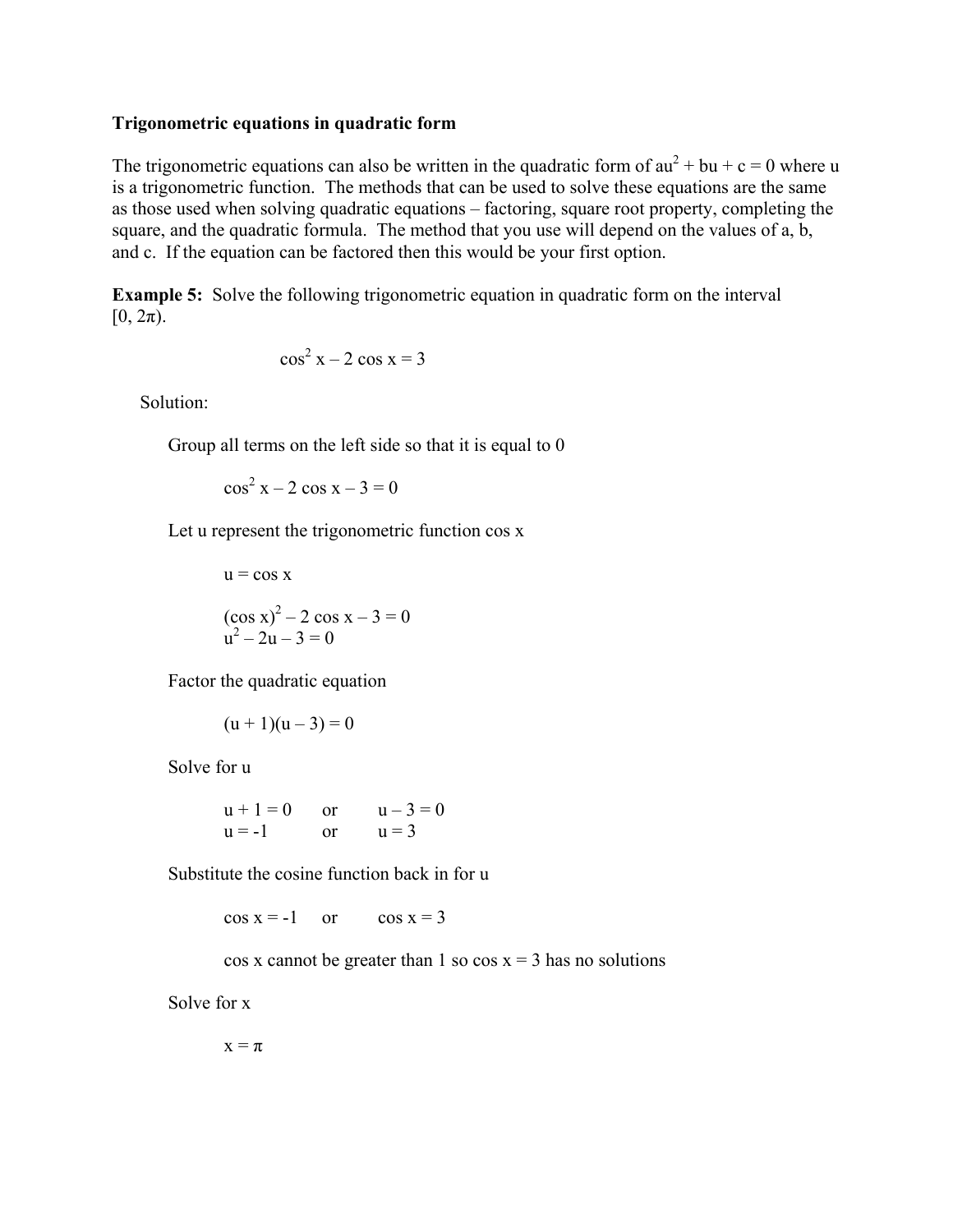**Example 6:** Solve the following trigonometric equation in quadratic form on the interval  $[0, 2\pi)$ .

$$
\tan^2 x - 2 = 3 \tan x
$$

Solution:

Group all terms on the left side so that it is equal to 0

 $\tan^2 x - 3 \tan x - 2 = 0$ 

Let u represent the trigonometric function tan x

$$
u = \tan x
$$
  
(tan x)<sup>2</sup> - 3 tan x - 2 = 0  

$$
u2 - 3u - 2 = 0
$$

Factor the quadratic equation

The equation cannot be factored so the quadratic formula must be used

Solve for u

a = 1, b = -3, and c = -2  
\n
$$
u = \frac{-(-3) \pm \sqrt{(-3)^2 - 4(1)(-2)}}{2(1)}
$$
\n
$$
u = \frac{3 \pm \sqrt{9 + 8}}{2}
$$
\n
$$
u = \frac{3 \pm \sqrt{17}}{2}
$$
\n
$$
u = \frac{3 - \sqrt{17}}{2}
$$
\nor\n
$$
u = \frac{3 + \sqrt{17}}{2}
$$

Substitute the tangent function back in for u

$$
\tan x = \frac{3 - \sqrt{17}}{2} \qquad \text{or} \qquad \tan x = \frac{3 + \sqrt{17}}{2}
$$
  

$$
\tan x \approx -0.5616 \qquad \text{or} \qquad \tan x \approx 3.5616
$$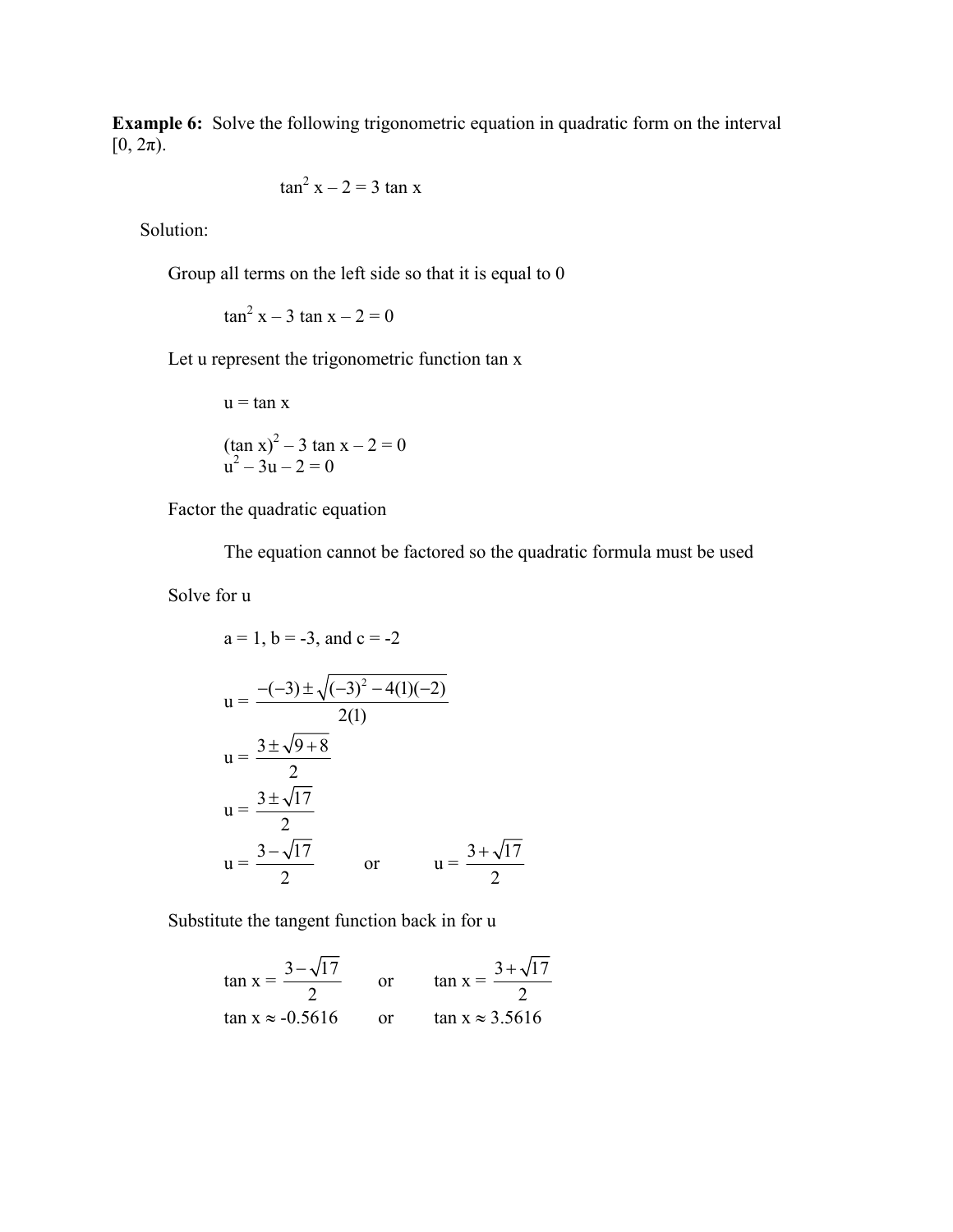#### **Example 6 (Continued):**

Solve for the reference angle  $\theta$ 

 $\theta \approx \tan^{-1}(0.5616)$  or  $\theta \approx \tan^{-1}(3.5616)$  $\theta \approx 0.5117$  or  $\theta \approx 1.2971$ 

Solve for the values of x within the interval  $[0, 2\pi)$ 

 $\tan x \approx -0.5616$ 

tan x is negative in quadrants II and IV

 $x \approx \pi - 0.5117$  or  $x \approx 2\pi - 0.5117$  $x \approx 2.6299$  or  $x \approx 5.7715$ 

tan  $x \approx 3.5616$ 

tan x is positive in quadrants I and III

 $x \approx 1.2971$  or  $x \approx \pi + 1.2971$  $x \approx 4.4387$ 

 The solutions to the equation (rounded to four decimal places) are 1.2971, 2.6299, 4.4387, and 5.7715.

#### **Using identities to solve trigonometric equations**

There could also be equations where two or more trigonometric functions are contained within the equation. If the functions can be separated by factoring the equation then you can solve the equation using the factoring method. However, if it is not possible to factor the equation then you must use the different trigonometric identities to rewrite the function in a single trigonometric function or in a form that can be solved by factoring.

**Example 7:** Use trigonometric identities to solve the following equation on the interval  $[0, 2\pi)$ .

$$
2\sin^2 x + \cos x = 1
$$

Solution:

Use the Pythagorean identity  $\sin^2 x = 1 - \cos^2 x$  to replace  $\sin^2 x$  in the equation

 $2 \sin^2 x + \cos x = 1$  $2(1 - \cos^2 x) + \cos x = 1$  $2 - 2 \cos^2 x + \cos x = 1$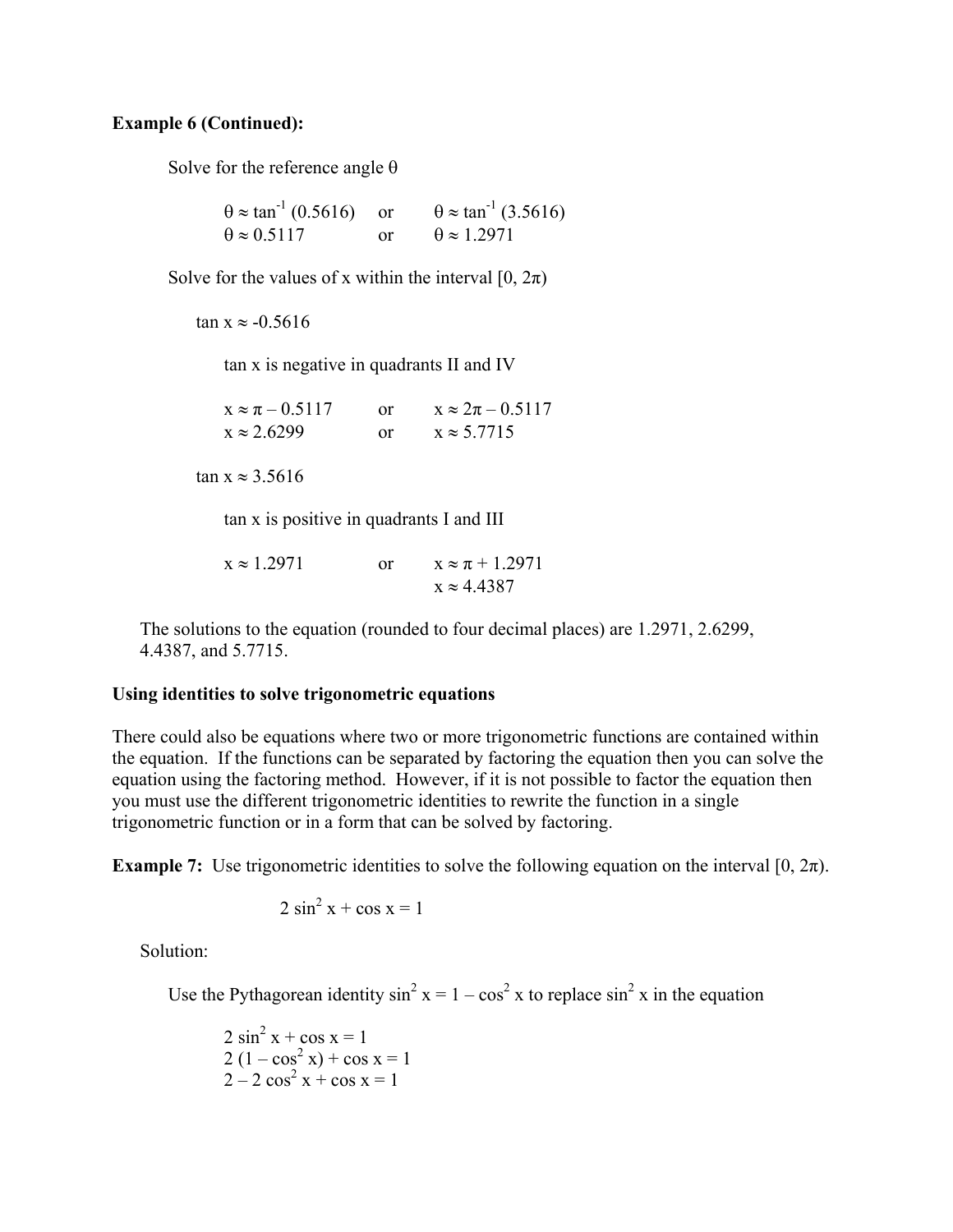## **Example 7 (Continued):**

Group all terms on the left side so that it is equal to 0

$$
2 - 2\cos^2 x + \cos x - 1 = 0
$$
  
-2 cos<sup>2</sup> x + cos x + 1 = 0

Multiply the equation by  $-1$  to make the leading coefficient positive

 $-1(-2 \cos^2 x + \cos x + 1 = 0)$  $2 \cos^2 x - \cos x - 1 = 0$ 

Let u represent the trigonometric function cos x

$$
u = \cos x
$$
  
2  $(\cos x)^2 - \cos x - 1 = 0$   
2u<sup>2</sup> - u - 1 = 0

Factor the quadratic equation

$$
(2u + 1)(u - 1) = 0
$$

Solve for u

$$
2u + 1 = 0 \text{ or } u - 1 = 0
$$
  
2u = -1 or u = 1  
u = -<sup>1</sup>/<sub>2</sub>

Substitute the cosine function back in for u

 $\cos x = -\frac{1}{2}$  or  $\cos x = 1$ 

Identify the quadrants for the solutions on the interval  $[0, 2\pi)$ 

Cosine is negative in quadrants II and III and is 1 at 0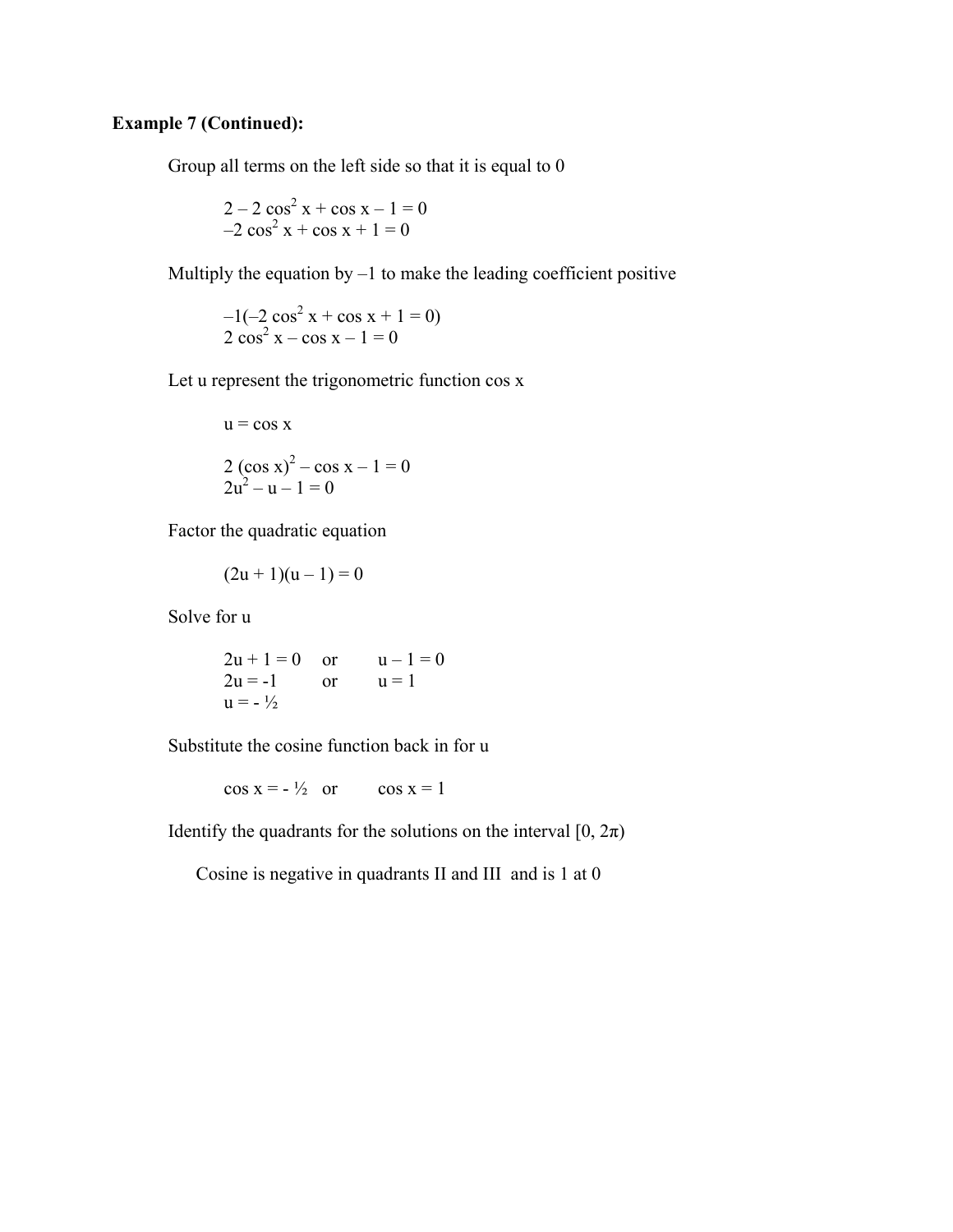#### **Example 7 (Continued):**

Solve for x

 $\cos x = -\frac{1}{2}$ Cosine is equal to  $\frac{1}{2}$ 2 at 3  $\frac{\pi}{2}$  so the angles in quadrants II and III are  $\pi - \frac{\pi}{3} = \frac{2}{3}$ 3  $\frac{\pi}{2}$  (quadrant II) and  $\pi$  + 3  $\frac{\pi}{2} = \frac{4}{4}$ 3  $\frac{\pi}{2}$  (quadrant III)  $x = \frac{2}{3}$ 3  $rac{\pi}{2}$  and  $x = \frac{4}{3}$ 3 π  $\cos x = 1$  $x = 0$ 

Add  $2n\pi$  to the angle and solve for x

$$
x = \frac{2\pi}{3} + 2n\pi \qquad x = \frac{4\pi}{3} + 2n\pi \qquad x = 0 + 2n\pi
$$

 Now substitute values in for n starting with 0 until the angle is outside of the interval  $[0, 2\pi)$ 

$$
x = \frac{2\pi}{3} + 2(0)\pi \qquad x = \frac{4\pi}{3} + 2(0)\pi \qquad x = 0 + 2(0)\pi
$$
  

$$
x = \frac{2\pi}{3} \qquad x = \frac{4\pi}{3} \qquad x = 0
$$

 $n = 1$ 

 $n = 0$ 

$$
x = \frac{2\pi}{3} + 2(1)\pi \qquad x = \frac{4\pi}{3} + 2(1)\pi \qquad x = 0 + 2(1)\pi
$$

When  $n = 1$  we will be adding  $2\pi$  to the angles which will put them outside of the interval  $[0, 2\pi)$ .

So the solutions for the equation are  $0, \frac{2}{3}$ 3  $\frac{\pi}{2}$ , and  $\frac{4}{4}$ 3  $\frac{\pi}{\pi}$ .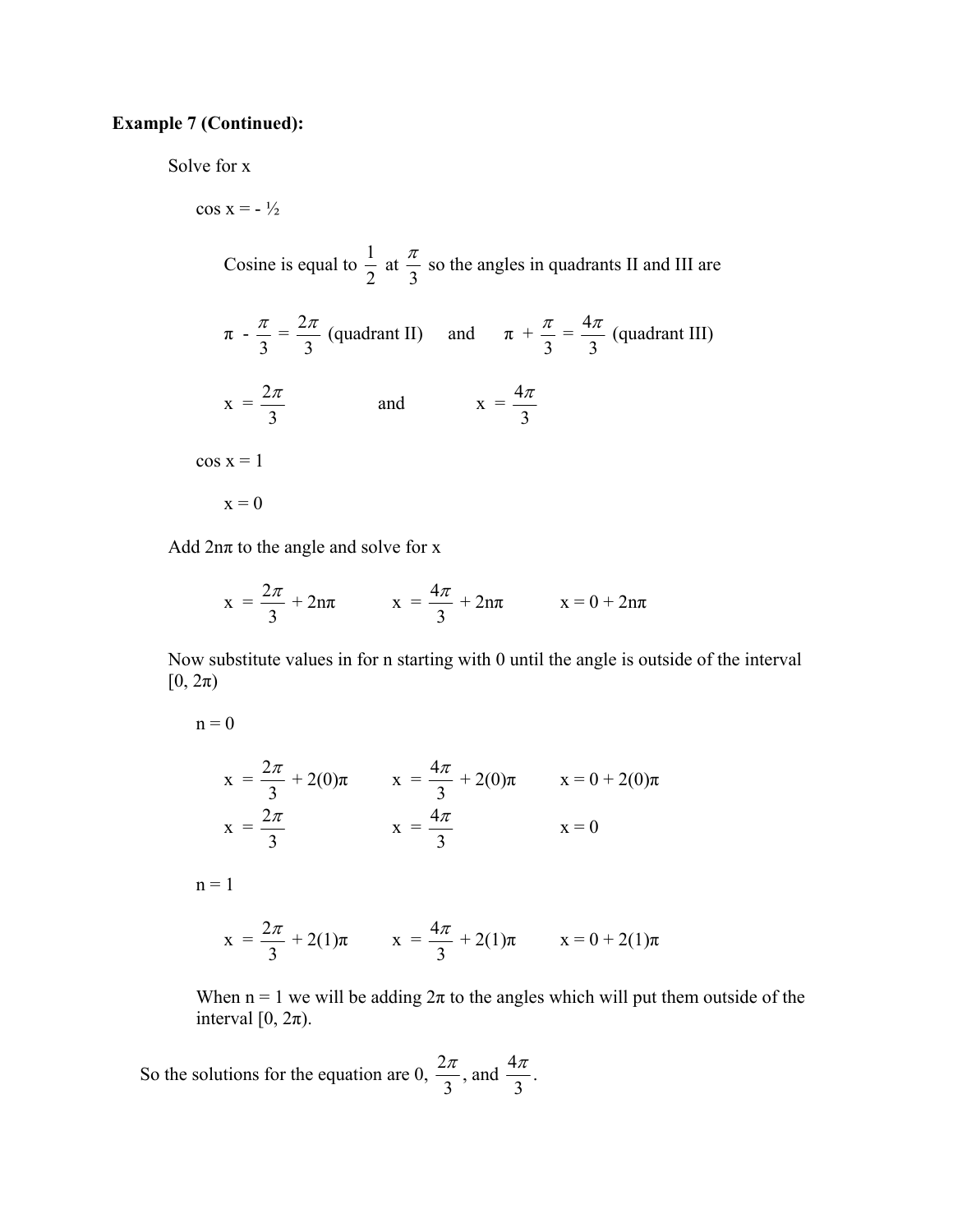**Example 8:** Use trigonometric identities to solve the following equation on the interval  $[0, 2\pi)$ .

$$
\tan x + \sec^2 x = 3
$$

Solution:

Use the Pythagorean identity sec<sup>2</sup>  $x = 1 + \tan^2 x$  to replace sec<sup>2</sup> x in the equation

 $\tan x + 1 + \tan^2 x = 3$  $\tan x + \sec^2 x = 3$  $\tan x + (1 + \tan^2 x) = 3$ 

Group all terms on the left side so that it is equal to 0

$$
\tan^2 x + \tan x + 1 - 3 = 0
$$
  

$$
\tan^2 x + \tan x - 2 = 0
$$

Let u represent the trigonometric function tan x

u = tan x  
\n
$$
(\tan x)^2 + \tan x - 2 = 0
$$
  
\nu<sup>2</sup> + u - 2 = 0

Factor the quadratic equation

$$
(u+2)(u-1) = 0
$$

Solve for u

$$
u + 2 = 0
$$
 or  $u - 1 = 0$   
  $u = -2$  or  $u = 1$ 

Substitute the tangent function back in for u

 $\tan x = -2$  or  $\tan x = 1$ 

Solve for the reference angle  $\theta$ 

$$
\theta = \tan^{-1}(2)
$$
 or  $\theta = \tan^{-1}(1)$   
\n $\theta \approx 1.1071$  or  $\theta = \frac{\pi}{4}$